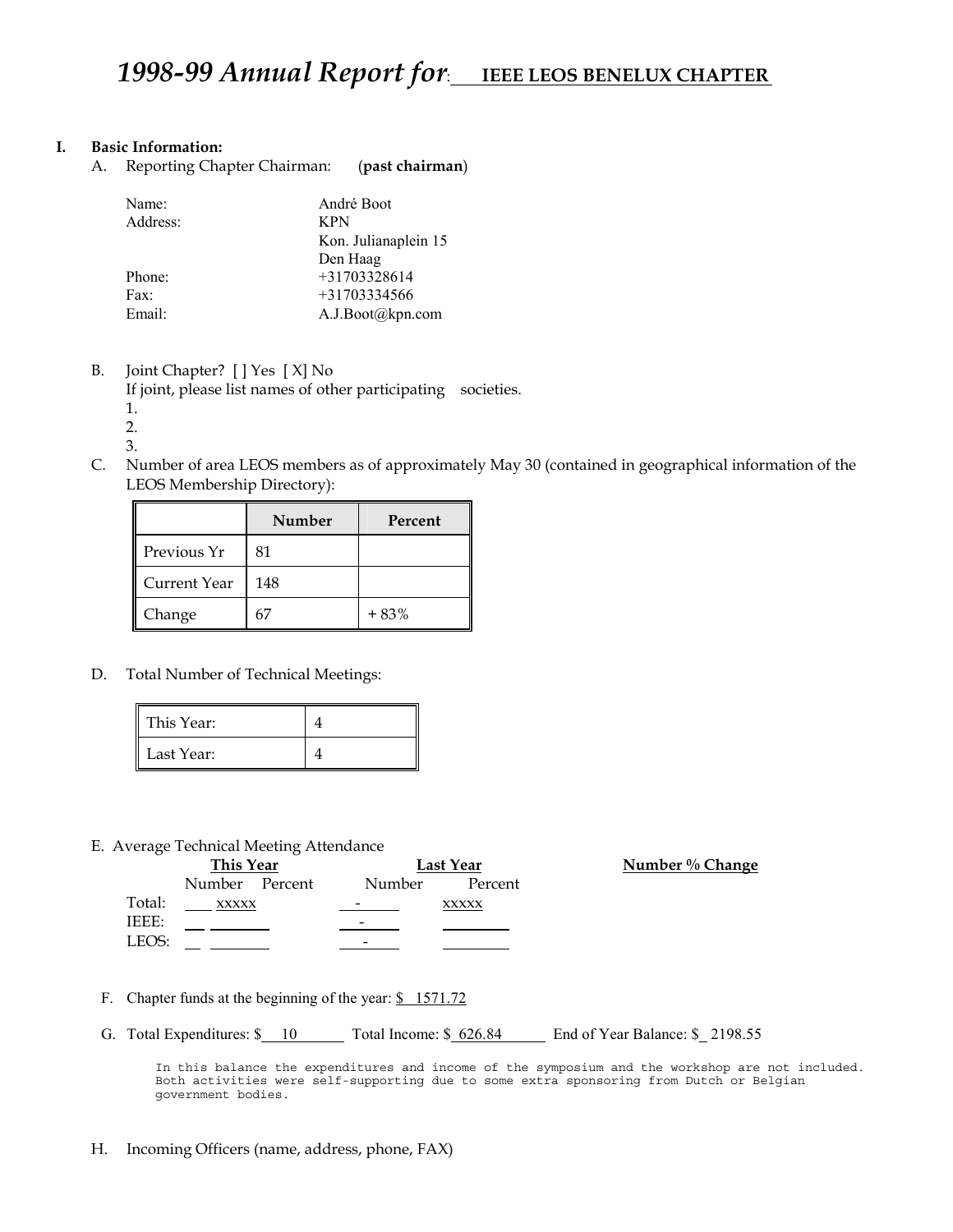|         | <b>Chair</b>                                                      | Vice-Chair                                                                  | <b>Secretary</b>                                                                         | <b>Treasurer</b>                                                           |
|---------|-------------------------------------------------------------------|-----------------------------------------------------------------------------|------------------------------------------------------------------------------------------|----------------------------------------------------------------------------|
| Name    | Roel Baets                                                        | <b>Alfred Driessen</b>                                                      | <b>Meint Smit</b>                                                                        | Erik Pennings                                                              |
| Address | University of Gent<br>St. Pietersnieuwstraat 41<br>B-9000 Belgium | University of Twente<br>P.O. Box 217<br>7500 AE Enschede<br>The Netherlands | Delft University of Technology<br>Mekelweg 4<br>2628 CD Delft, The<br><b>Netherlands</b> | Uniphase<br>Prof.Holstlaan 4<br>5656AA Eindhoven The<br><b>Netherlands</b> |
| Phone   | +32 9 264 3329                                                    | +31 53 489 2744                                                             | +31 15 278 2438                                                                          | +31402743037                                                               |
| Fax     | $+3292643593$                                                     | +31 53 489 3343                                                             | +31 15 278 4046                                                                          | +31 40 2744938                                                             |
| Email   | baets@intec.rug.ac.<br>be                                         | A.Driessen@tn.utwen<br>te.nl                                                | smit@et.tudelft.nl                                                                       | Eric.Pennings@nl<br>.uniphase.com                                          |

## **II. Overview of Basic Chapter Activities:**

|    | <b>Activity Type</b><br>(Tech Meeting, |                                                      | Attendance  |       | Joint<br>Activity |          |
|----|----------------------------------------|------------------------------------------------------|-------------|-------|-------------------|----------|
|    | Workshop, etc)                         | Title/Speaker or Workshop Name                       | <b>LEOS</b> | IEEE  | Total             | Sponsors |
| 1. | Symposium                              | Annual Symposium of the IEEE LEOS<br>Benelux Chapter | >100        | $>30$ | 180               |          |
| 2. | Colloquium                             | COBRA colloquium in Eindhoven on<br>06.11.98         |             |       | 20                |          |
| 3. | Workshop                               | Physics and Technology of Optoelectronic Materials   | 25          |       | 25                |          |
| 4. |                                        |                                                      |             |       |                   |          |
| 5. |                                        |                                                      |             |       |                   |          |
| 6. |                                        |                                                      |             |       |                   |          |
| 7. |                                        |                                                      |             |       |                   |          |
| 8. |                                        |                                                      |             |       |                   |          |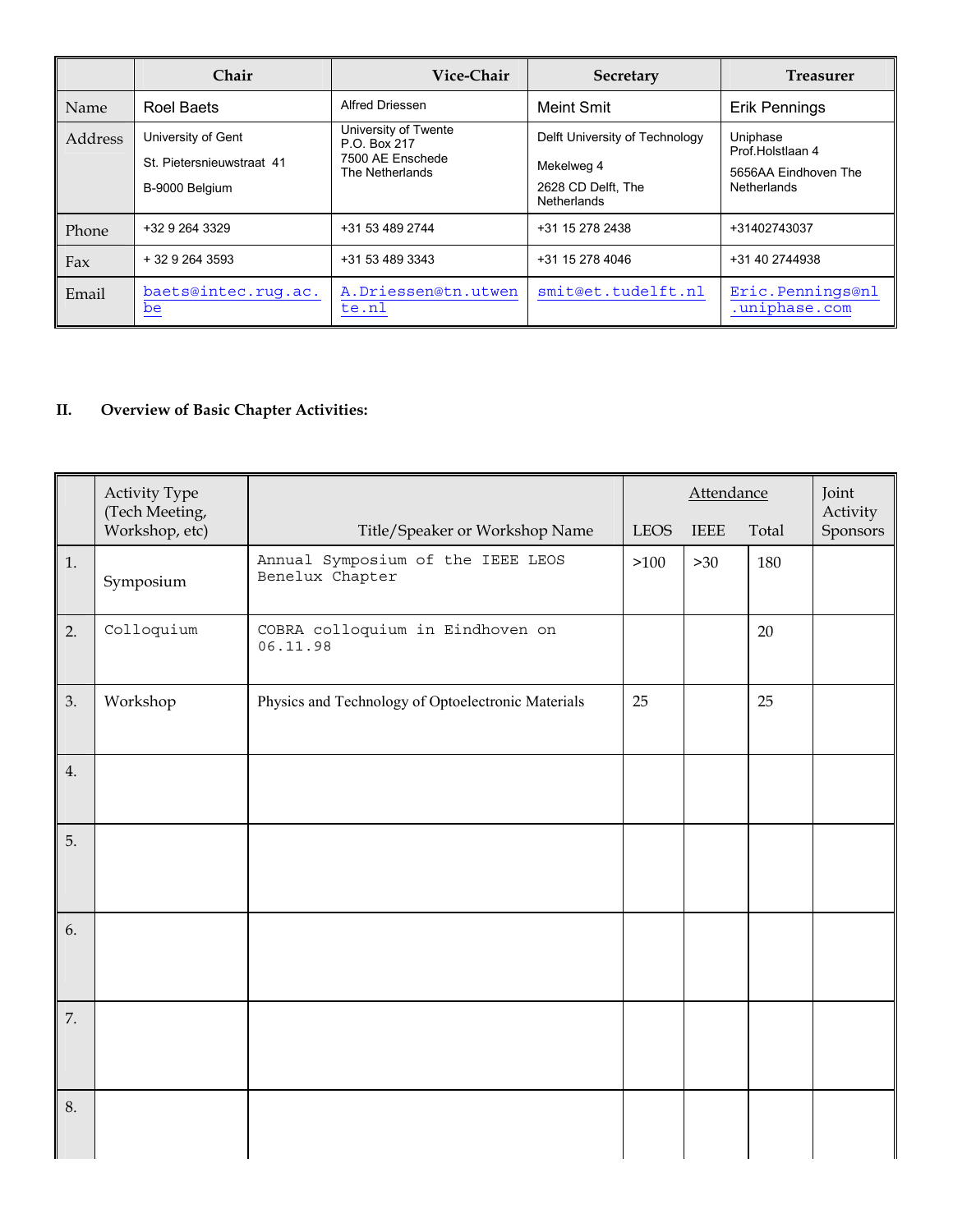| 9. |                                         |  |  |  |  |
|----|-----------------------------------------|--|--|--|--|
|    |                                         |  |  |  |  |
| 10 |                                         |  |  |  |  |
|    |                                         |  |  |  |  |
| 11 |                                         |  |  |  |  |
|    |                                         |  |  |  |  |
| 12 |                                         |  |  |  |  |
|    |                                         |  |  |  |  |
|    | Average Technical<br>Meeting Attendance |  |  |  |  |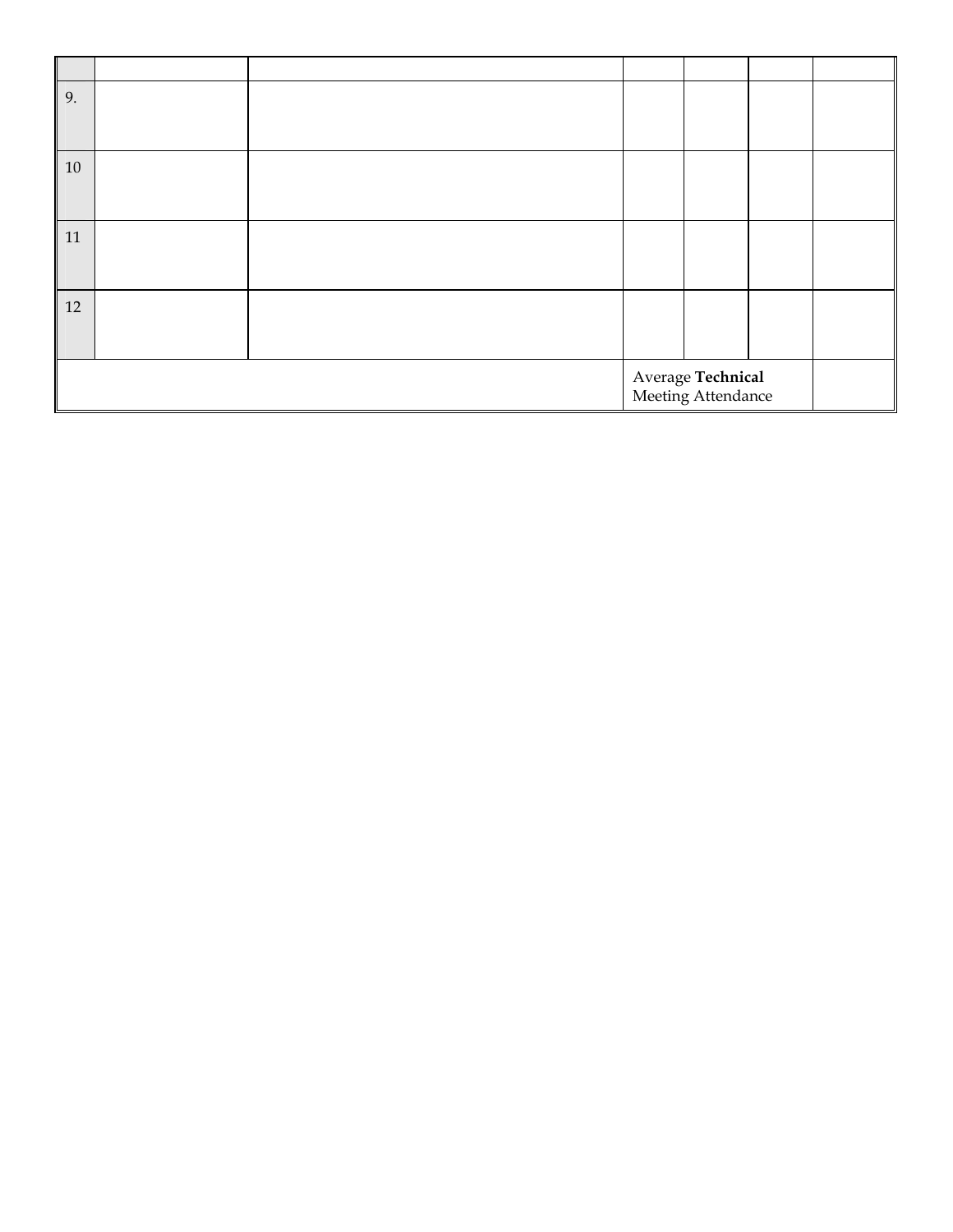## **III. List most significant chapter improvements over last year** (**Most Improved Chapter Award)**

For the 1998 symposium the board chose to include a LEOS student membership into the registration fee of the symposium. This has led to a drastic increase in the number of student members. In the future this approach will be continued and a practical procedure has been worked out to make membership renewal (coupled to attendance of the November symposium) as easy and practical as possible.

 A 4-page newsletter has been prepared and will be mailed to all LEOS-Benelux members end of June 1999. It contains information on the LEOS activities as well as information on membership.

## **IV. List workshops, symposia, educational programs, consulting programs, job fairs etc.** (**Most Innovative Chapter Award)**

1.

**The 1998 LEOS-Benelux symposium** was held in Gent, Belgium on November 26. Two invited papers were presented by two LEOS Distinguished Lecturers: Dr. J. Buus from Gayton Photonics (UK) and Prof. P. Battacharya from the University of Michigan. Apart from the invited papers 16 oral papers and 52 posters were presented. 180 participants attended the meeting. The meeting was supported by FWO Vlaanderen, DWTC, IMEC and STW. It was sponsored by 7 companies: Agfa, Alcatel, Beambox, Lucent, Siemens, Van Drunen en Van Dalen and Uniphase. The proceedings of the symposium contained 4-page summaries of all presented papers and posters.

2.

**The third Annual Workshop** of the Benelux Chapter has been held on June 9 at the Vrije Universiteit in Amsterdam. This year's topic was Physics and Technology of Optoelectronic Materials. Keynote speaker was IEEE/LEOS distinguished Lecturer Prof. Jim Coleman of the University of Illinois who gave a talk on `Novel integrable semiconductor laser structures'. The 25 participants listened to a total of 12 short presentations ranging from bandstructure theory to chemical beam epitaxy.

3.

A **LEOS Benelux colloquium** was held in conjunction with the COBRA in Eindhoven on 6 november 1998. Distinguished lecturers O. Wada from FESTA (Japan) gave a presentation at this meeting.

4.

**Educational matters**: At the Technical University Eindhoven, a group of females have agreed that they would try to form an "IEEE Women Chapter". They are Suzanne Jongen,Filly Auriema, Ann Franchois and Marianne Bingle. The idea is that IEEE should formally recognise this group in the same way they do with the graduate group called "GOLD".

## **Miscellaneous Information/Elaboration on any of the above entries (please attach up to ONE page of further discussion)**

We wish to have our chapter considered for the following chapter awards:

[X] Chapter of the Year (All information)

[X] Best Membership Percentage Increase (Part I.C.)

[ ] Most Improved Chapter (Part III)

[X] Most Innovative Chapter Activities (Part IV)

Chapter Chair signature: